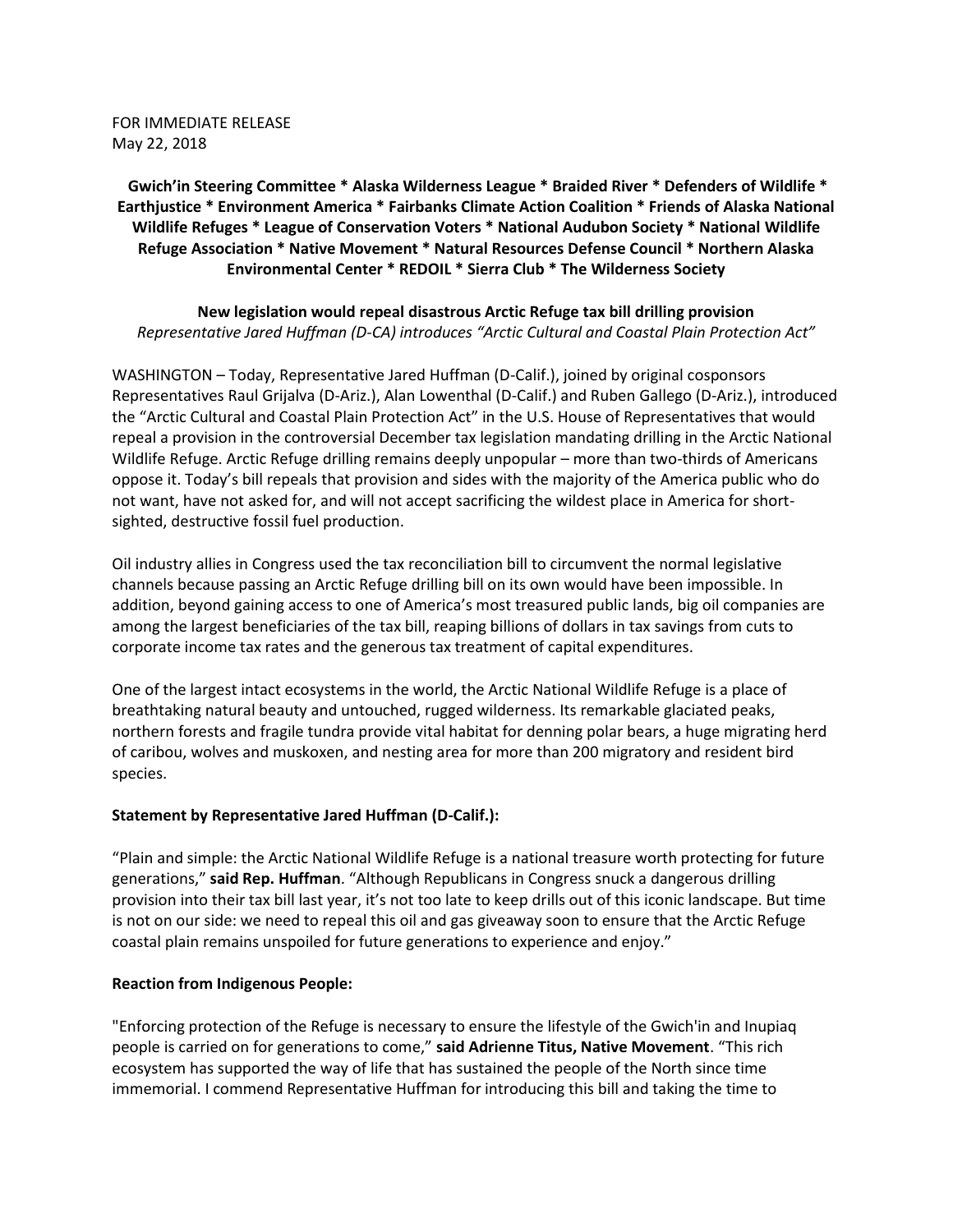recognize the importance of the Refuge to not only those who have spoken out, but also those whose voices that have not been heard."

"The Gwich'in have an inherent right to continue to live their ancestral way of life as they have since time began," **said Faith Gemmill, Executive Director Resisting Environmental Destruction on Indigenous Lands (REDOIL)**. "Their way of life is dependent on a healthy ecosystem within the Arctic Refuge. There is no way the measure to drill in the Arctic Refuge would have been able to pass if the merits of the issue were debated openly. This new bill would set things right again, and allow open and honest dialogue about one of the Nation's most precious ecosystems, and the Gwich'in who continue to live as they always have. When presented with the truth of the matter, Americans have always chosen wisely to protect this last intact ecosystem of America's Arctic Coast and the thriving Indigenous cultures it supports."

# **Reaction from Conservation Organizations:**

"Drilling in the Arctic Refuge is arguably even more unpopular than the tax bill it was jammed into last December," **said Adam Kolton, executive director of Alaska Wilderness League**. "And in the months since, it has become clear the Trump administration's mad dash to lease is all about beating the political clock with no consideration for the wildlife, wilderness or subsistence values of this cherished landscape. Representative Huffman's repeal bill is an opportunity to right a wrong perpetrated five months ago and restore protections to the wildest place left in America."

"The Arctic National Wildlife Refuge is a land of incredible beauty, ecological value and cultural importance. Oil rigs have no place there," **said Jamie Rappaport Clark, president and CEO of Defenders of Wildlife**. "The coastal plain is a haven for polar bears, the Porcupine caribou herd, migratory birds that travel from all over the globe and hundreds of other species. We thank our conservation champions in Congress for their commitment to repealing the drilling provision and saving the Arctic National Wildlife Refuge from becoming an industrial oilfield."

"We thank Rep. Huffman as well as Reps. Grijalva, Lowenthal and Gallego for taking action to protect the Arctic National Wildlife Refuge, as generations of American leaders have done before them," **said Marissa Knodel, Associate Legislative Counsel at Earthjustice**. "Auctioning off this cherished landscape to the fossil fuel industry would be an affront to the culture and traditional practices of the indigenous Gwich'in people, and would further harm iconic wildlife already burdened by the formidable stress of climate change. Emissions from oil and gas extracted from the Arctic National Wildlife Refuge would only worsen global warming, at a time when our highest priority should be transitioning away from fossil fuels and embracing renewable-energy alternatives."

"Congress was incredibly short-sighted to stick language into the tax bill calling for oil drilling in the Arctic National Wildlife Refuge," **said Erik DuMont, Environment America's Stop Drilling Campaign Director**. "We applaud Sen. Markey and Rep. Huffman for their efforts to repeal this portion of the law and prevent looming threats to this national treasure. Choosing to prioritize a little more oil over this pristine land further imperils polar bears, caribou, wolves, muskoxen and close to 200 species of birds, and is unnecessary given the increasing abundance and competitiveness of clean, renewable energy sources."

"When Congress passed this law, they did so legally," **said Julianne Warren of the Fairbanks Climate Action Coalition Council**. "They did not, however, do it out in the open, democratically. This law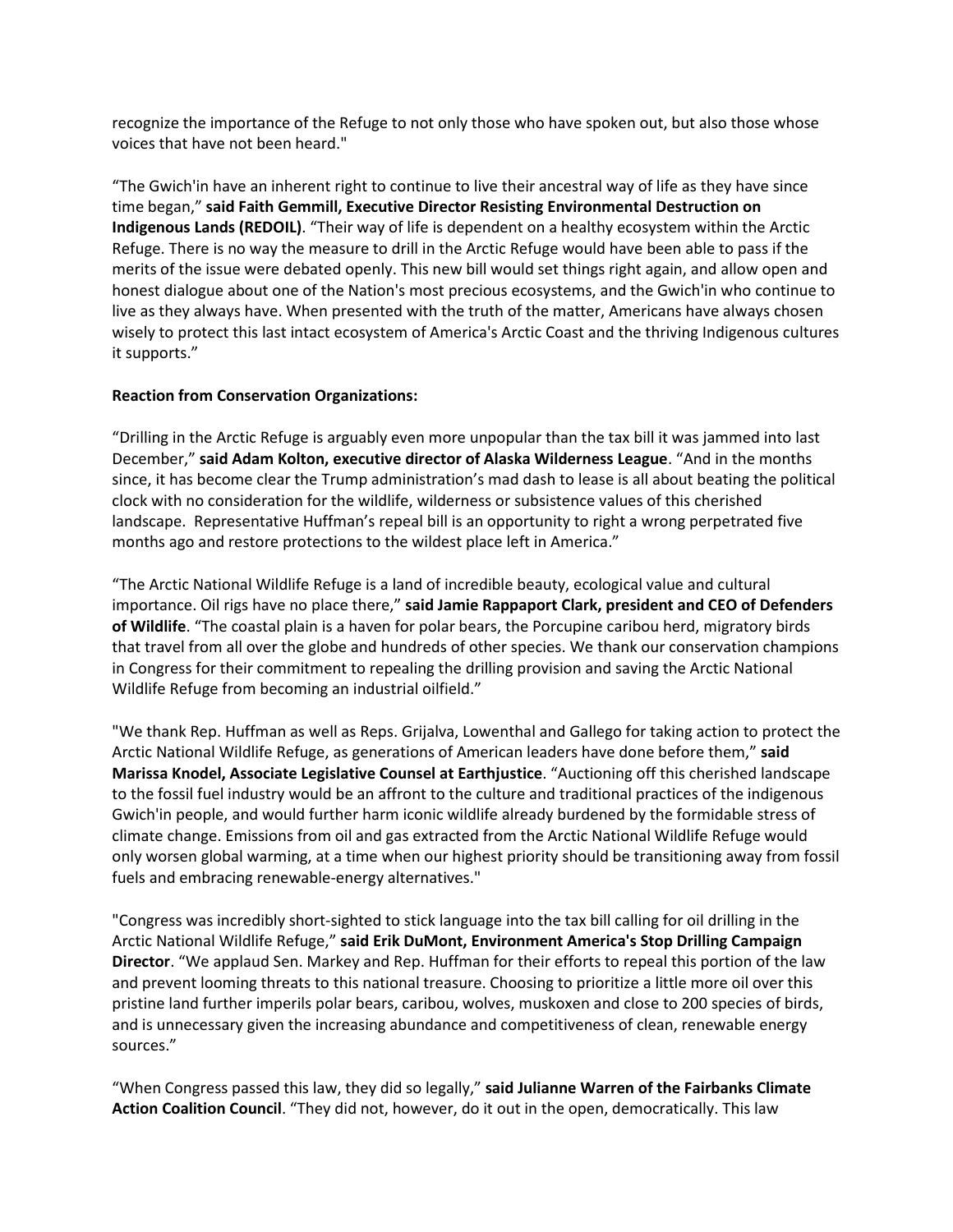disrespects Alaska Native tribal voices--particularly the Gwich'in Nation, united in adamant opposition- who would be most directly affected by drilling. This law disregards the will of a large majority—seventy percent—of U.S. registered voters who do not want drilling in the public lands of the Arctic Refuge. This law must be repealed, and we must place time and resources into a commitment towards a just transition focused on regenerative energies and economies."

"The American people oppose the desecration of the Coastal Plain of Arctic National Wildlife Refuge, the crown jewel of our natural heritage," **said Dr. David C. Raskin, President of the Friends of Alaska National Wildlife Refuges**. "Short-sighted politicians and corporate interests used a back-door method to tack this travesty onto a highly regressive and publicly unpopular piece of legislation that rewards the oil giants and the wealthy at the expense of this pristine habitat that supports the magnificent wildlife that are critical for the traditional lifestyle of the Gwich'in People. Repeal of this unconscionable provision is imperative to preserve the Arctic Refuge in all of its wildness and natural splendor."

"The destructive provision to turn the pristine Arctic National Wildlife Refuge into an oil field never belonged in the tax bill in the first place," **said League of Conservation Voters Deputy Legislative Director Alex Taurel**. "Drilling in the Arctic Refuge is an assault on the way of life of the Gwich'in people, and we commend Representatives Huffman, Grijalva, Lowenthal and Gallego for their work to repeal this wildly unpopular provision and protect one of the last truly untouched places on earth."

"The Arctic National Wildlife Refuge is an iconic national treasure that provides important habitat for over 200 bird species that migrate across the United States and to six continents," **said Sarah Greenberger, senior vice president of conservation policy at National Audubon Society**. "For decades this incredibly-wild and biologically-diverse landscape was protected from oil and gas development by Democrats and Republicans. Audubon applauds this bill and similar efforts to restore that vital protection for the Arctic Refuge and the birds, wildlife, and people that rely on it."

"This legislation would reverse the recent terrible decision by Congress to open the iconic Arctic National Wildlife Refuge to oil and gas operations and drilling. Thank you Representative Huffman for this action to protect the Arctic National Wildlife Refuge," **said Geoffrey L Haskett, President of the National Wildlife Refuge Association**.

"This legislation would right a wrong, just in the nick of time," **said Niel Lawrence, director of the Alaska project at the Natural Resources Defense Council**. "It was a total abuse of process for Congress to use the tax bill to slip this environmental and cultural attack past the American people. A 'refuge' is a place that protects and endures—not a place to conduct dangerous seismic testing and carve up for fossil fuel production."

"After a scheming process to open the Arctic National Wildlife Refuge coastal plain to drilling, this administration continues to ignore the voices of millions of Americans, and Alaskans in particular," **said Lisa Baraff, Program Director at the Northern Alaska Environmental Center**. "The Arctic Refuge should never have been included in this tax bill, and we support efforts to remove it. Keeping the coastal plain of the Arctic Refuge off-limits to oil and gas development is a moral and climate imperative. We must listen to the Gwich'in Nation and respect this place as irreplaceable and intimately tied to their culture and identity. Now is the time to fully support protecting the Arctic Refuge."

"The American people and some of the world's most significant investors know that drilling in the Arctic Refuge is a terrible idea. It would threaten the food security and human rights of the Gwich'in people,